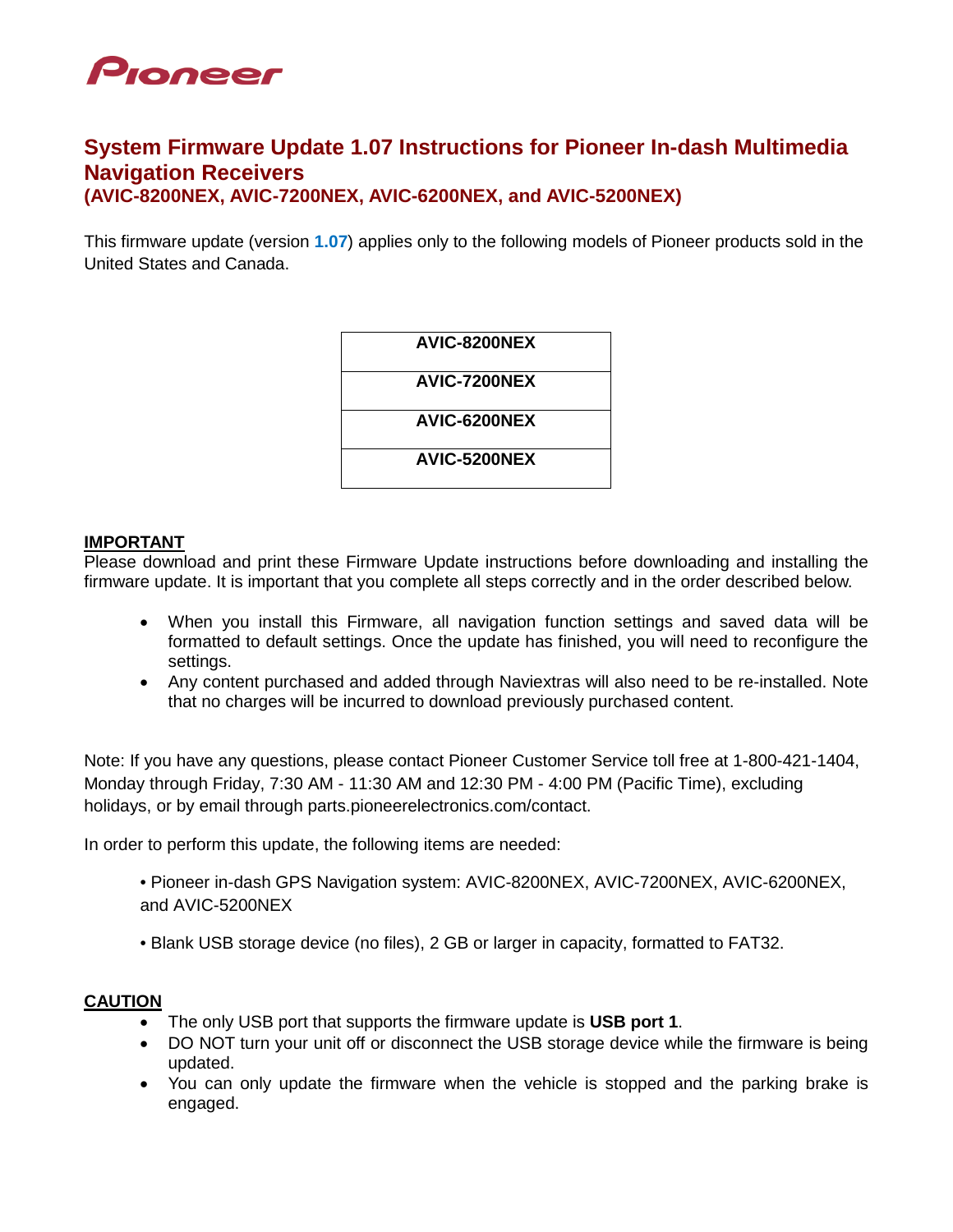

## **Displaying the firmware version**

Check whether the firmware of your unit needs to be updated by checking the version number.

## **Procedure:**

- 1. Press the HOME button to display the Top menu screen.
- 2. Touch the keys below in the following order.



The "System" screen appears

3. Scroll down the list.



4. Touch [System Information].



5. Touch [Firmware Information].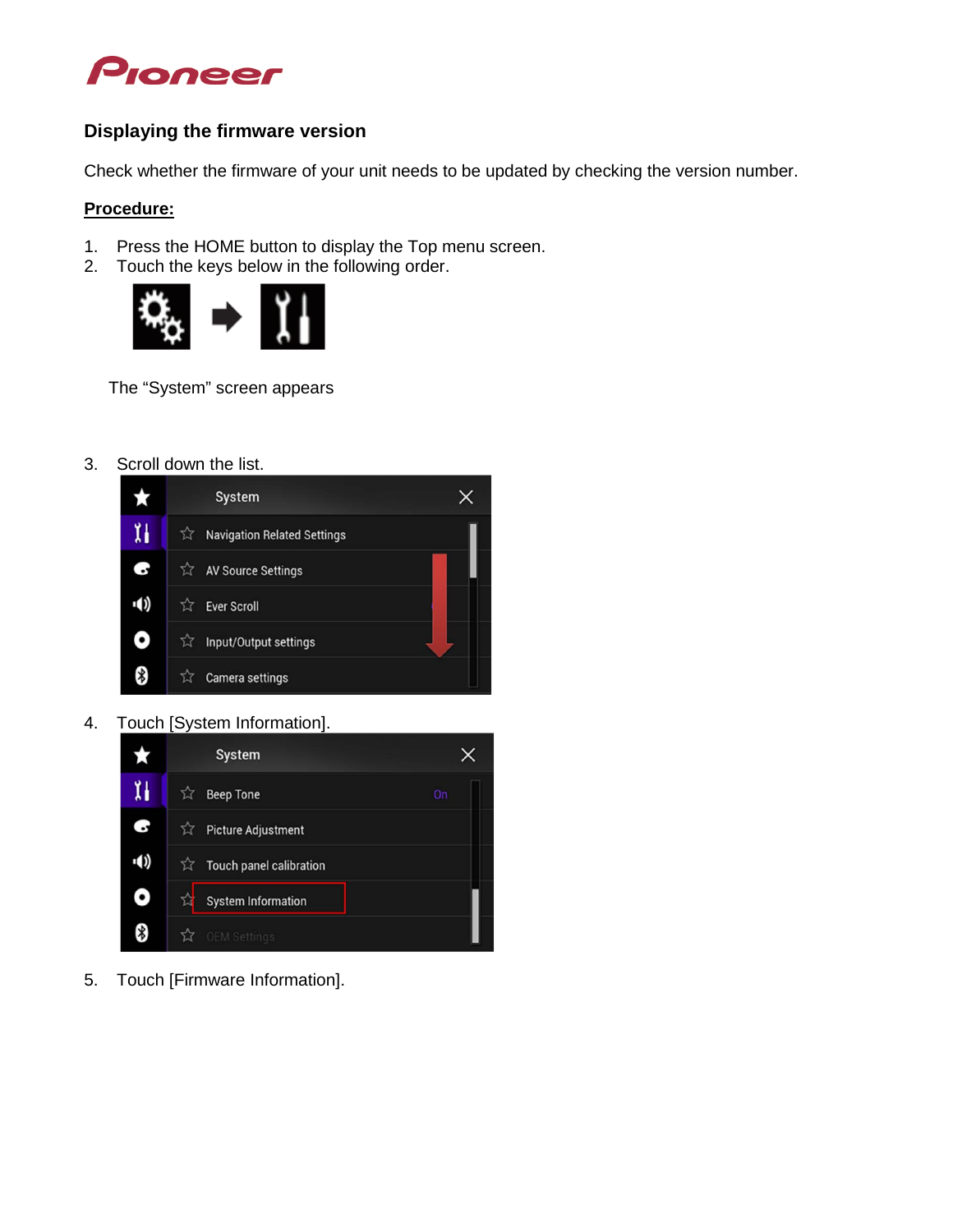



6. After the "Firmware Information" screen appears, check the firmware version number.

## **7. Verify that the firmware on your unit is not already 1.07. Downloading the firmware update files from Pioneer's website**

Once upgraded to this version, it is not possible to downgrade to a lower version.

- 1. Download the firmware update files by clicking on the following link and finding your product: [pioneerelectronics.com/firmware](http://www.pioneerelectronics.com/firmware)
- 2. Extract the download file The Downloaded zip file will produce the following file when decompressed: (See the table below)

| <b>Model</b> | <b>Extracted Folder Name</b> |
|--------------|------------------------------|
| AVIC-8200NEX |                              |
| AVIC-7200NEX |                              |
| AVIC-6200NEX | <b>AVICAVH16</b>             |
| AVIC-5200NEX |                              |

## **IMPORTANT**

- DO NOT perform any further steps of this firmware update if the model number is anything other than the above models.
- Disconnect any mobile devices that are currently connected to your unit.
- Ensure that the update file is located within the root (top) folder of your USB storage device. There should be no other files on the USB storage device.
- While your unit is being updated, DO NOT turn off the system's power and DO NOT touch the unit's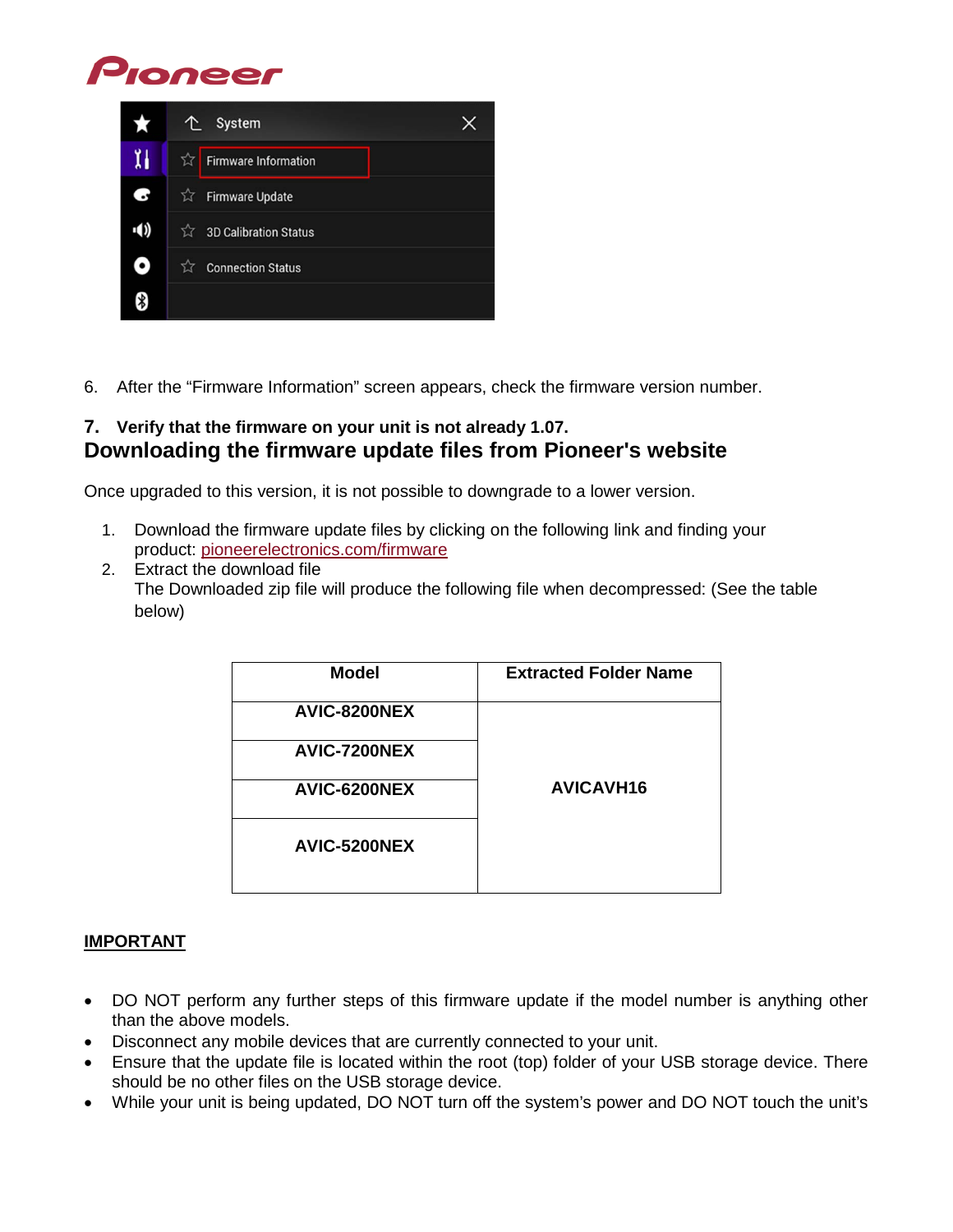

touch panel screen as this may result in severe damage to your unit.

- DO NOT remove the USB storage device during the firmware update process.
- Performing the firmware update will restore all settings to their default values.

# **Part 1: Updating the firmware on your Unit**

## **Procedure:**

- 1. Connect a blank (formatted) USB storage device to your computer, then locate the correct update file and copy it onto the storage device.
- 2. Insert the USB storage device to the **USB port 1** of the receiver.
- 3. Set the audio source to "OFF" on your unit.
- 4. Press the HOME button to display the Top menu screen.
- 5. Touch the keys below in the following order.



The "System" screen appears.

6. Scroll down the list.



7. Touch [System Information].



8. Touch [Firmware Update].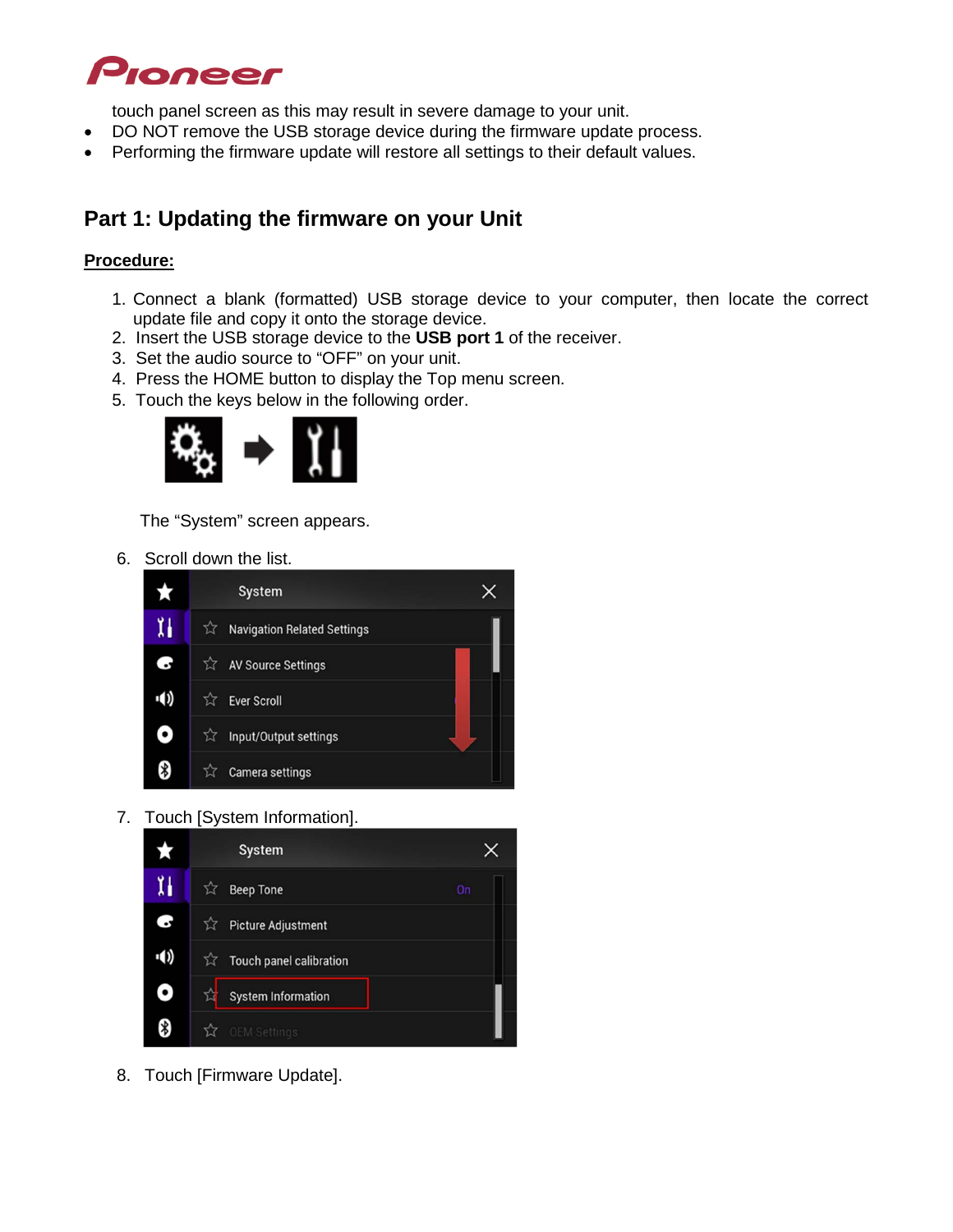# Pioneer



The "Firmware Update" screen appears.

9. Touch [Continue] to display the data transfer mode.



Wait for the file check to finish.



10. Touch [Start].

Note: Images are for illustration purposes only. Actual version number will differ.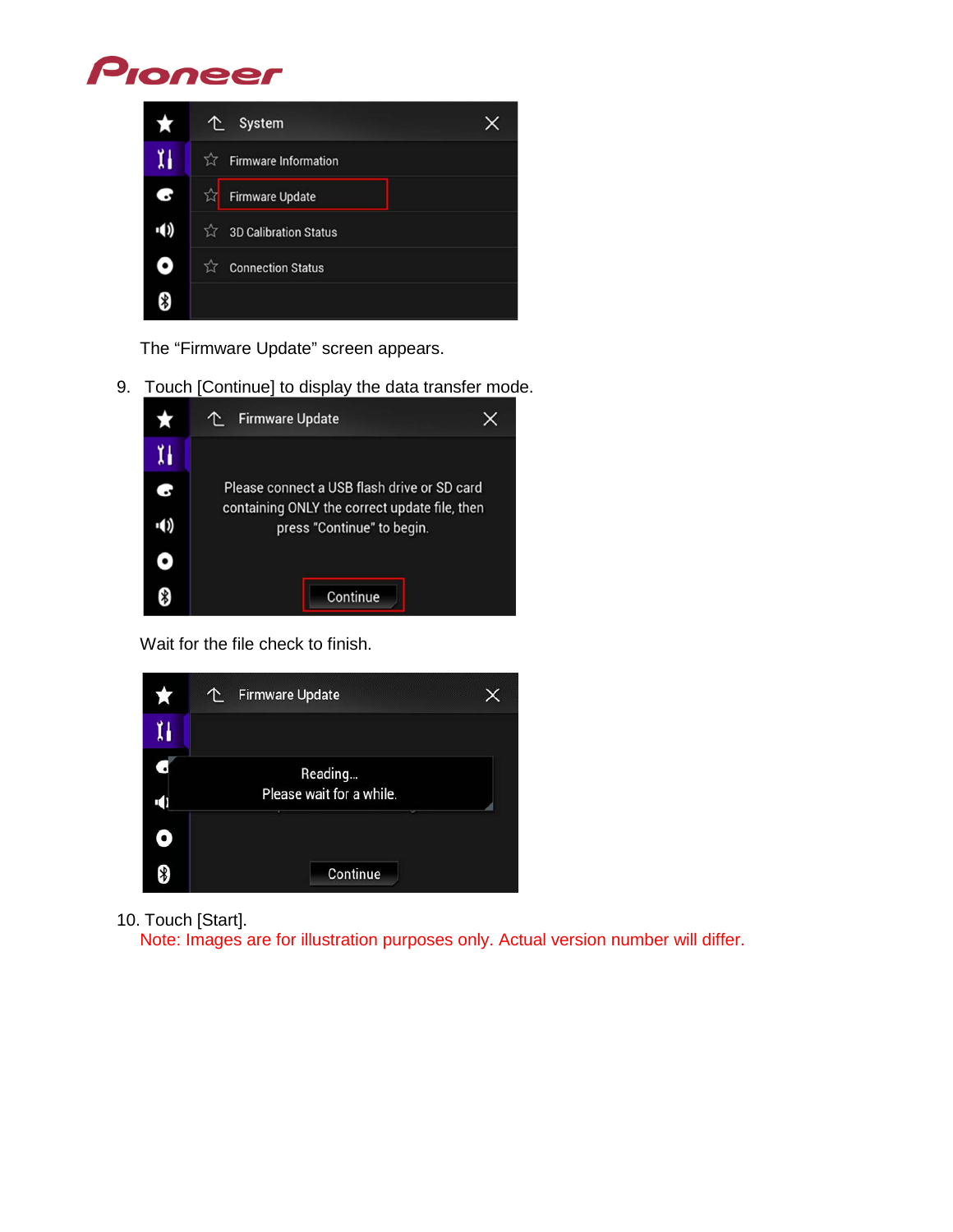# Pioneer



Progress status is shown. (Please note: Approximately one minute after the update has started, the receiver will restart itself and return to the update screen below.)



11. Wait until the update process is complete.

DO NOT pull out USB storage device or remove power until you see the "Update Complete" screen.

Once the firmware update process is complete, the unit will display the "Update Complete" screen.

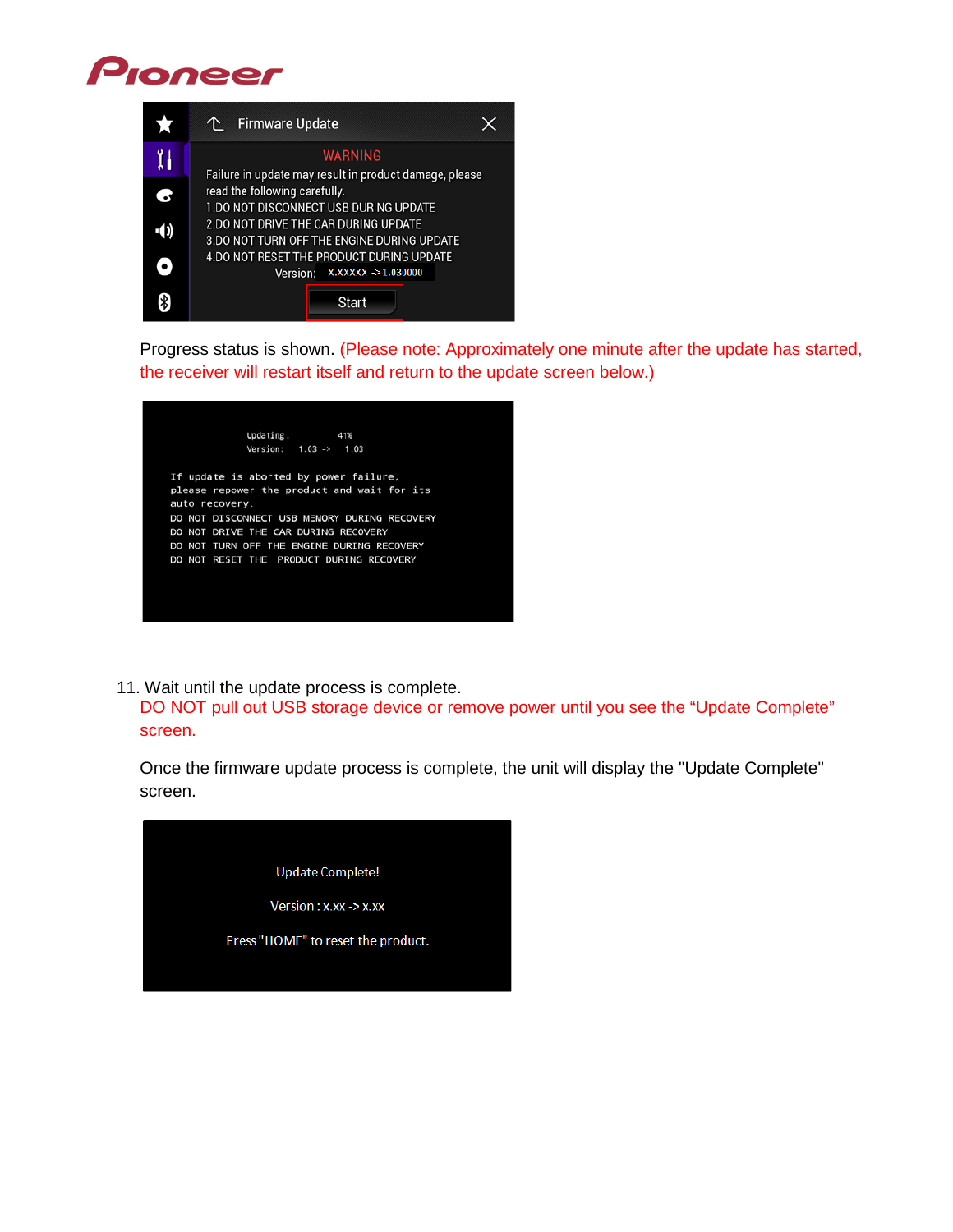

### **Check if the firmware has been updated**

Perform the same procedure for "Displaying the firmware version" to check if the firmware has been updated.

## **Procedure:**

- 1. Press the HOME button to display the Top menu screen.<br>2. Touch the keys below in the following order.
- Touch the keys below in the following order.



The "System" screen appears

3. Scroll down the list.



4. Touch [System Information].



5. Touch [Firmware Information].